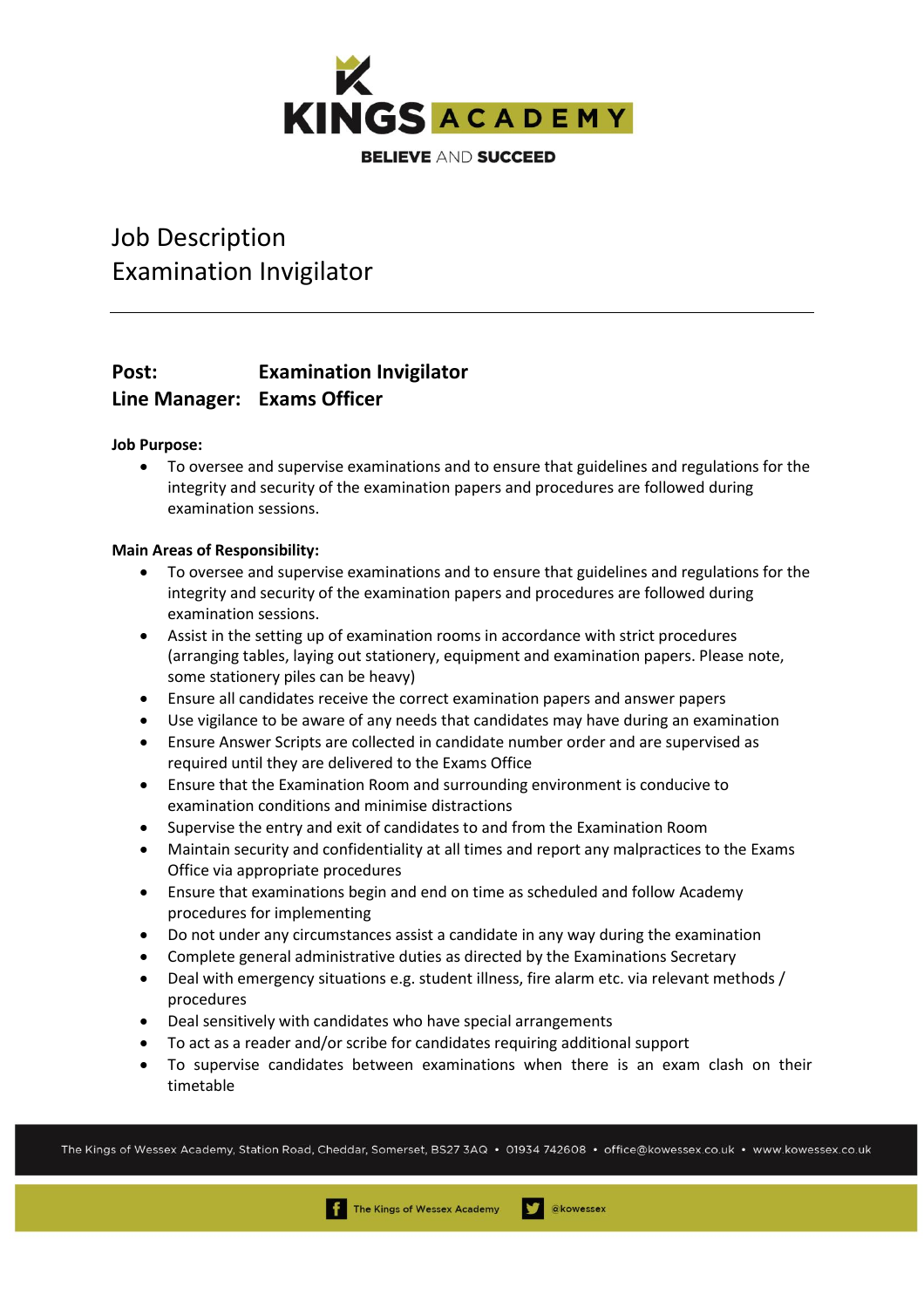

- Be familiar with and adhere to the Instructions for the Conduct of Examinations issued by the Joint Council for Qualifications – a copy will be issued annually
- Be available to work flexibly in ensuring that examination processes are completed at the end of each examination
- Be aware of and comply with policies and procedures relating to safeguarding, child protection, SEN, health and safety, security, confidentiality and data protection, reporting all concerns to the appropriate person
- Carry out other responsibilities appropriate to the grade as agreed with Line Manager or Business Manager

#### **Supporting processes:**

- Be aware of and comply with policies and procedures relating to safeguarding, child protection, SEN, health and safety, security, confidentiality and data protection, reporting all concerns to the appropriate person
- Have reasonable availability during the examination seasons (December/January and May/June) and be able to work between the hours of 8.30 am and 3.30 pm

#### **All Kings of Wessex Academy staff are expected to:**

- Ensure that the aims, priorities and policies of the Academy and Trust are adhered to
- Act as a positive representative and advocate of the Academy and its students in all circumstances and at all times
- Carry out any other duties as reasonably requested by the Headteacher
- The Kings of Wessex Academy is committed to safeguarding and promoting the welfare of children and young people and all staff working with these groups are expected to share a commitment to this. You will be expected to report any concerns relating to the safeguarding of children and/or young people in accordance with agreed procedures. If your own conduct in relation to the safeguarding of children or young people gives cause for concern the Academy agreed child protection procedures will be followed alongside implementation of the Academy disciplinary procedures

The Kings of Wessex Academy, Station Road, Cheddar, Somerset, BS27 3AQ • 01934 742608 • office@kowessex.co.uk • www.kowessex.co.uk